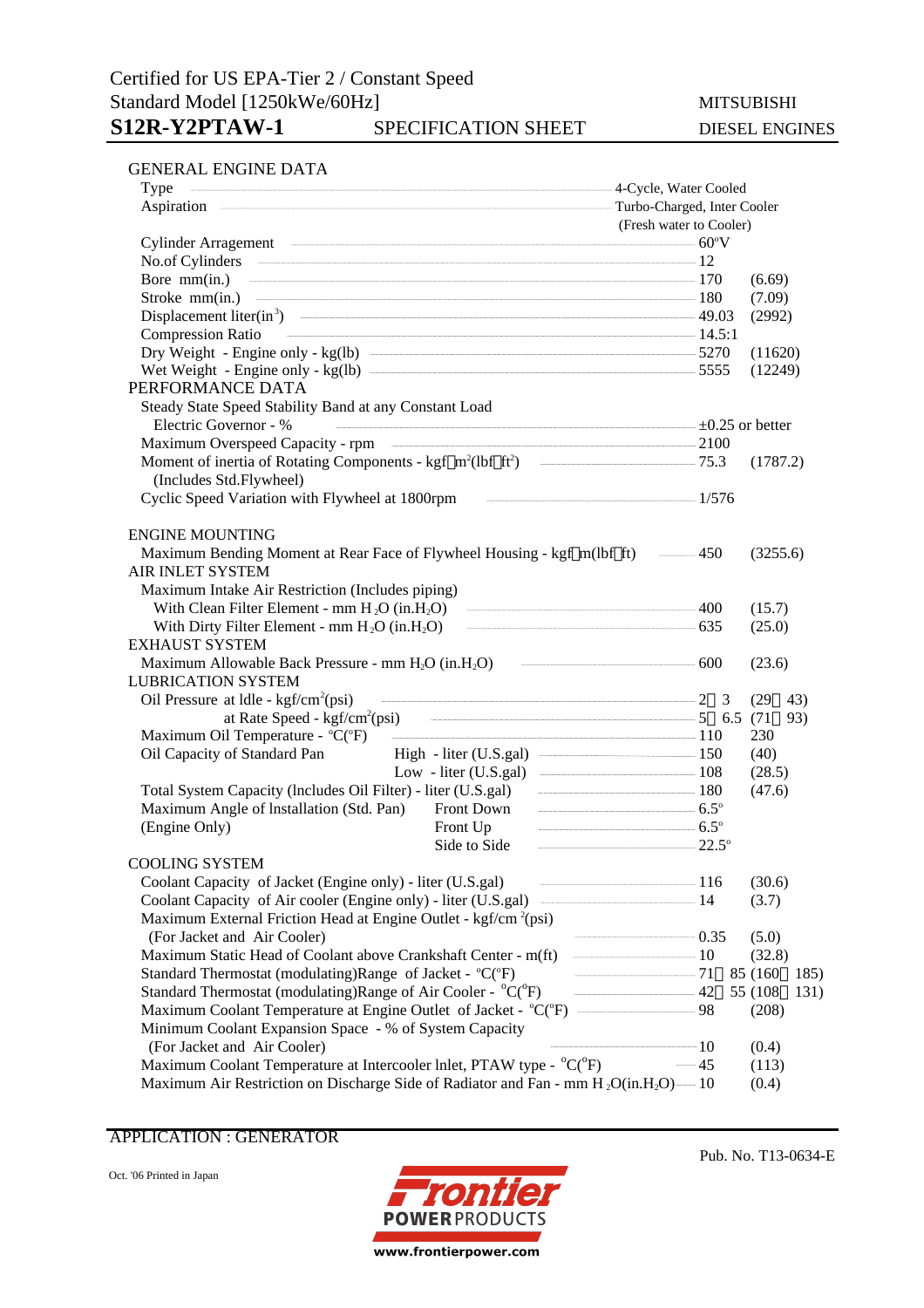# Certified for US EPA-Tier 2 / Constant Speed Standard Model [1250kWe/60Hz] MITSUBISHI S12R-Y2PTAW-1 SPECIFICATION SHEET DIESEL ENGINES

| <b>FUEL SYSTEM</b>                                               |                                |
|------------------------------------------------------------------|--------------------------------|
| Fuel Injector                                                    | Mitsubishi PS6 Type $\times$ 2 |
| Maximum Suction Head of Feed Pump - mm Hg (in. Hg)               | (3.0)<br>75                    |
| Maximum Static Head of Return Pipe - mm Hg (in.Hg)<br>$\sim$ 150 | (5.9)                          |
| <b>STARTING SYSTEM</b>                                           |                                |
| Battery Charging Alternator - V- Ah                              | - 24-30                        |
| Starting Motor Capacity - V - kW<br>$24-7.5 \times 2$            |                                |
| Maximum Allowable Resistance of Cranking Circuit - m             | $-1.5$                         |
| Recommended Minimum Battery Capacity                             |                                |
| At $5^{\circ}$ C (41 $^{\circ}$ F) and above - Ah                | 300                            |
| Below 5°C (41°F) through - $5$ °C (23°F)                         | 600                            |

APPLICATION : GENERATOR



The specifications are subject to change without notice.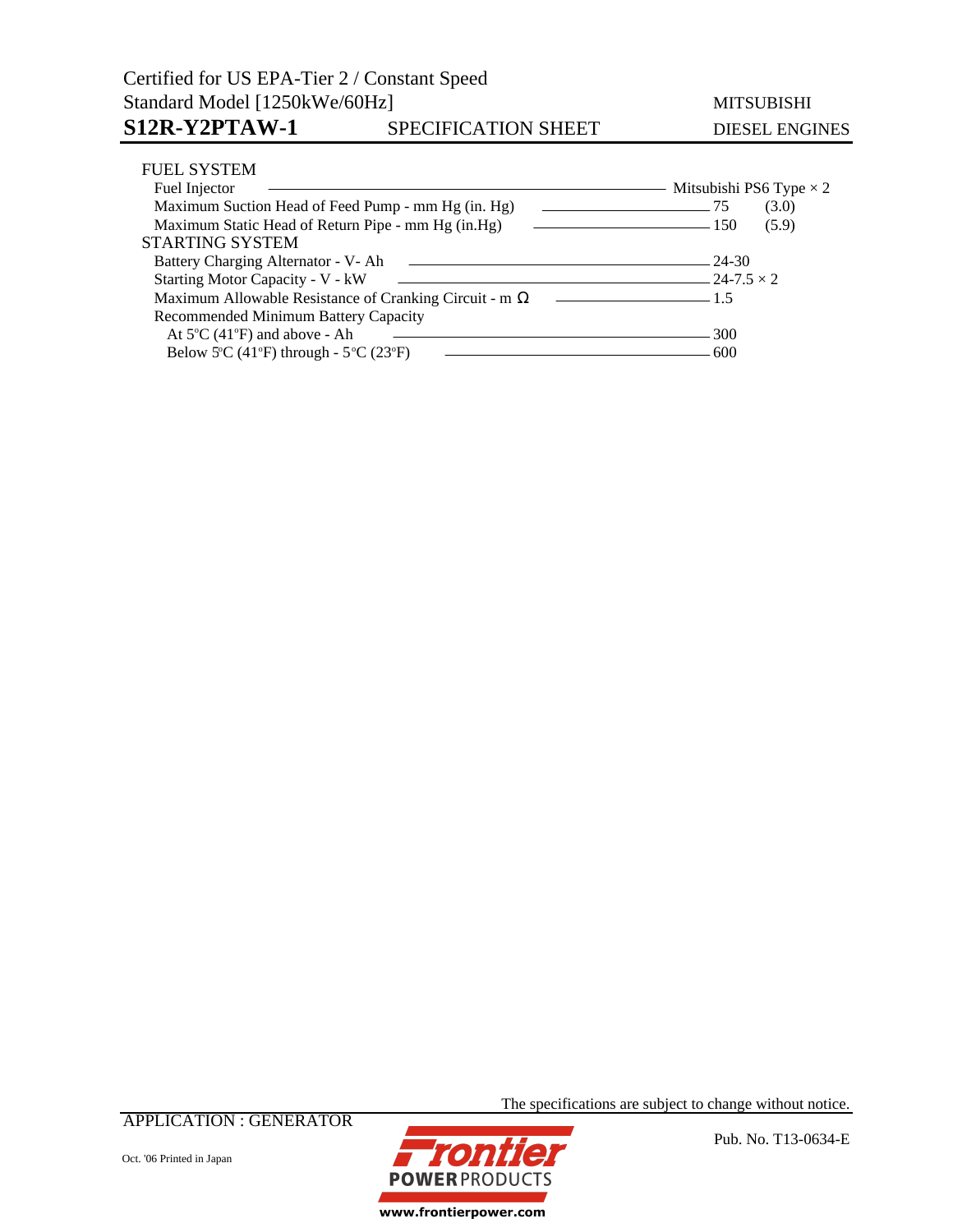# Certified for US EPA-Tier 2 / Constant Speed Standard Model [1250kWe/60Hz] MITSUBISHI

# S12R-Y2PTAW-1 SPECIFICATION SHEET DIESEL ENGINES

## ENGINE RATING

 All data represent net performance with standard accessories such as air cleaner, inlet /exhaust manifolds, fuel oil system, L.O. pump, etc. under the condition of 100kPa(29.6inHg) barometric pressure, 77°F(25°C) ambient temperature and 30% relative humidity.

| <b>ITEM</b>                          | <b>UNIT</b>         | <b>STAND-BY POWER</b> | PRIME POWER |     |  |
|--------------------------------------|---------------------|-----------------------|-------------|-----|--|
|                                      |                     | 60Hz                  | 60Hz        |     |  |
| <b>Engine Speed</b>                  | rpm                 | 1800                  | 1800        |     |  |
| No. of Cylinders                     |                     | 12                    |             |     |  |
| Bore                                 | mm                  |                       |             | 170 |  |
|                                      | (in.)               | (6.69)                |             |     |  |
| Stroke                               | mm                  | 180                   |             |     |  |
|                                      | (in.)               | (7.09)                |             |     |  |
| Displacement                         | liter               | 49.03                 |             |     |  |
|                                      | (in. <sup>3</sup> ) | (2992)                |             |     |  |
| Brake Horse power without Fan        | HP                  | 1881                  | 1709        |     |  |
|                                      | (kW)                | (1403)                | (1275)      |     |  |
| <b>Brake Mean Effective Pressure</b> | kgf/cm <sup>2</sup> | 19.4                  | 17.7        |     |  |
| without Fan                          | (psi)               | (276)                 | (252)       |     |  |
| Mean Piston Speed                    | m/s                 | 10.8                  | 10.8        |     |  |
|                                      | (ft/min)            | (2126)                | (2126)      |     |  |
| Maximum Regenerative Power           | HP                  | 193                   | 193         |     |  |
| Absorption Capacity without Fan      | (kW)                | (144)                 | (144)       |     |  |
| Intake Air flow                      | $m^3$ /min          | 135                   | 121         |     |  |
|                                      | (CFM)               | (4767)                | (4273)      |     |  |
| <b>Exhaust Gas Flow</b>              | $m^3/m$ in          | 356                   | 320         |     |  |
|                                      | (CFM)               | (12570)               | (11299)     |     |  |
| <b>Coolant Flow</b>                  | liter/min           | 1850                  | 1850        |     |  |
|                                      | (U.S. GPM)          | (489)                 | (489)       |     |  |
| Coolant Flow to Intercooler          | liter/min           | 340                   | 340         |     |  |
| (PTAW only)                          | (U.S. GPM)          | (90)                  | (90)        |     |  |
| <b>Cooling Air Flow</b>              | $m^3/min$           |                       |             |     |  |
| (Std. Fan)                           | (CFM)               |                       |             |     |  |
| Allowable Fan Loss Horse Power       | HP                  | 67                    | 67          |     |  |
|                                      | (kW)                | (50)                  | (50)        |     |  |
| Radiated Heat to Ambient             | kcal/hr             | 101344                | 91105       |     |  |
|                                      | (BTU/min)           | (6703)                | (6026)      |     |  |
| Heat Rejection to Coolant            | kcal/hr             | 439159                | 394787      |     |  |
|                                      | (BTU/min)           | (29045)               | (26111)     |     |  |
| Heat Rejection to Air Cooler         | kcal/hr             | 439159                | 394787      |     |  |
| (PTAW Version)                       | (BTU/min)           | (29045)               | (26111)     |     |  |
| Heat Rejection to Exhaust            | kcal/hr             | 1192141               | 1059861     |     |  |
|                                      | (BTU/min)           | (78847)               | (70098)     |     |  |
| Noise Level (1 m height & distance)  | dB(A)               | 110                   | 108         |     |  |
| (excludes, lntake, Exhaust & Fan)    |                     |                       |             |     |  |

## APPLICATION : GENERATOR

Oct. '06 Printed in Japan



Pub. No. T13-0634-E

The specifications are subject to change without notice.

www.frontierpower.com